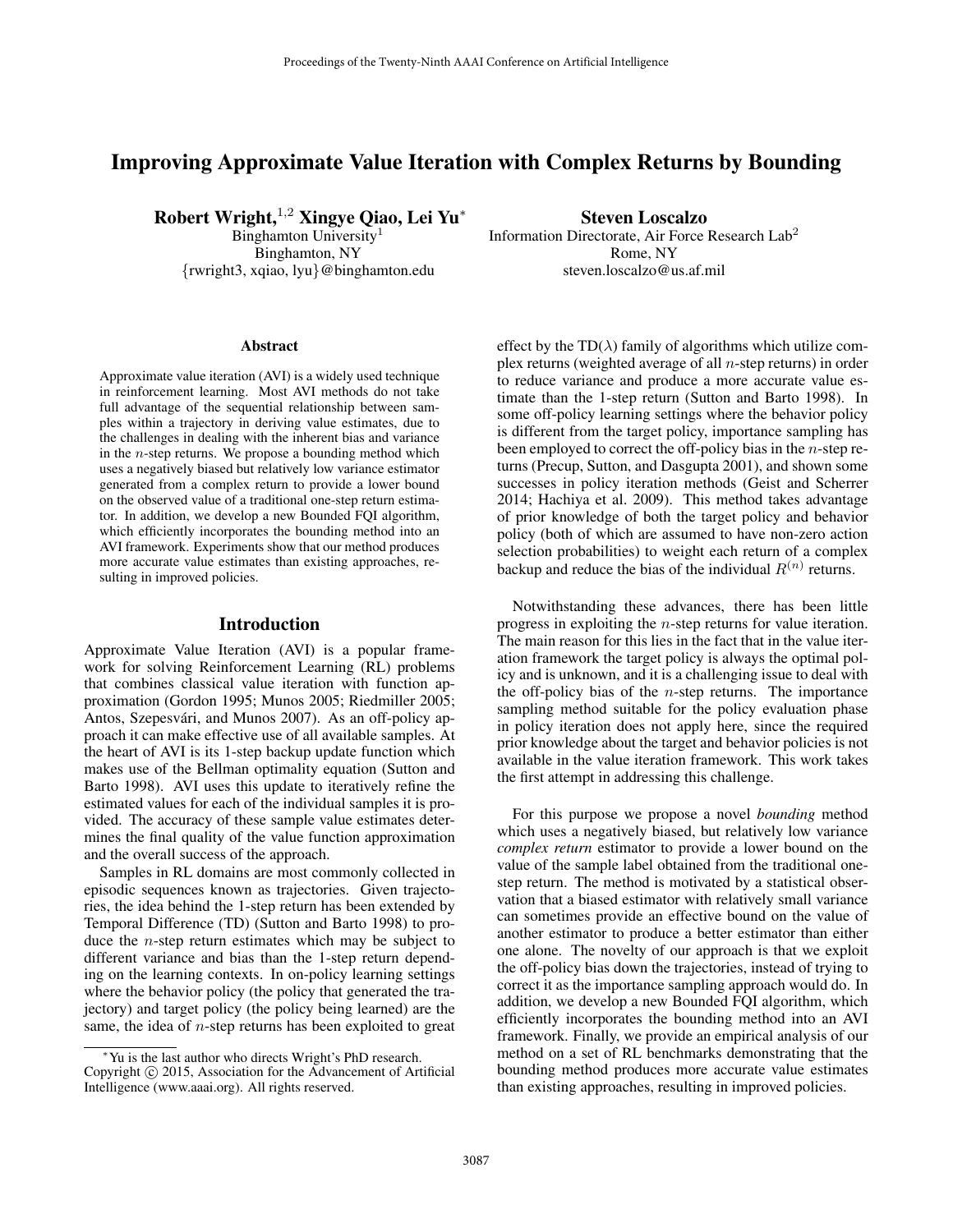## Background

RL problems can be elegantly described within the context of Markov Decision Processes (MDP) (Puterman 2009). An MDP, M, is defined as a 5-tuple,  $M = (S, A, P, \mathcal{R}, \gamma)$ , where  $S$  is a fully observable finite set of states,  $A$  is a finite set of possible actions,  $P$  is the state transition model such that  $\widehat{P}(s'|s,a) \in [0,1]$  describes the probability of transitioning to state s' after taking action a in state s,  $\mathcal{R}^a_{s,s'}$  is the expected value of the immediate reward  $r$  after taking  $a$  in  $s$ , resulting in s', and  $\gamma \in (0, 1)$  is the discount factor on future rewards.

A proposed solution to a MDP comes in the form of a policy,  $\pi(s)$ . Policies,  $\pi : S \mapsto A$ , are functions that prescribe which action to take given a particular state,  $\pi(s) = a$ . Given a policy, the value of any individual state-action pair in  $M$  can be inferred. The value of a state-action pair while following  $\pi$ , is given by its Q-value,  $Q_{\pi}(s, a)$ , which is defined as:

$$
Q_{\pi}(s, a) = \mathbb{E}_{\pi} \left[ \sum_{i=0}^{\infty} \gamma^{i} r_{i+1} \middle| s_0 = s, a_0 = a \right]
$$

where  $r_{i+1}$  is the immediate reward given at time  $i + 1$ .

The overall objective is to derive an optimal policy,  $\pi^*$ , that maximizes the expected long-term discounted value for any state-action pair in M. In order to derive  $\pi^*$ , value based RL approaches attempt to learn an approximation of the optimal  $Q$ -function,  $Q^*$ , which is defined as the solution to the optimal Bellman equation,

$$
Q^*(s, a) = \sum_{s' \in S} P(s'|s, a) \left[ \mathcal{R}_{s, s'}^a + \gamma \max_{a' \in A} Q^*(s', a') \right] \tag{1}
$$

From this equation  $\pi^*$  can be extracted as  $\pi^*(s)$  =  $\arg \max_{a \in A} \bar{Q}^*(s, a).$ 

In the RL setting  $P$  and  $R$  are unknown and must be learned from samples. Samples are atomic observations of transitions taken from the domain. They are represented by tuples,  $(s_t, a_t, s_{t+1}, r_{t+1})$ , consisting of a state  $s_t$ , an action  $a_t$ , the state  $s_{t+1}$  transitioned to by taking  $a_t$  in  $s_t$ , and  $r_{t+1}$ , the immediate reward for that transition. Samples are often collected as episodic sequences known as trajectories. Each trajectory,  $T$ , is a sequentially ordered collection of observations where,  $T = [(s_0, a_0, s_1, r_1), (s_1, a_1, s_2, r_2), \dots].$ 

# Approximate Value Iteration

AVI derives  $\hat{Q}$ , an approximation of  $Q^*$ , from a fixed finite set of samples. Provided an initial estimate of  $Q^*$  called  $\hat{Q}_0$ , in iteration m AVI arrives at  $\hat{Q}_m$  by employing the 1step backup operator (which we call  $R^{(1)}$  return<sup>1</sup>) over the provided samples and the previous estimate  $\hat{Q}_{m-1}$ :

$$
\hat{Q}_m(s_t, a_t) \leftarrow R_t^{(1)} = r_{t+1} + \gamma \max_{a \in A} \hat{Q}_{m-1}(s_{t+1}, a) \ . \tag{2}
$$

 $R_t^{(1)}$  combines the 1-step observed immediate reward with a greedy choice among all *bootstrapped* estimates of future returns as approximated by  $\hat{Q}_{m-1}$ . Note that Eq. (2) differs from the 1-step return definition used by TD methods (Sutton and Barto 1998) by application of the max operator to guide action selection.

Function approximation must be used to provide generalization over limited training samples in any non-trivial domain where state-action spaces cannot be explicitly represented. Approximation necessarily introduces errors into the AVI process since the state-action function is now attempting to represent the value of possibly infinitely many points with a model described by a constant number of parameters. By varying the model's parameters or the sample set used in the approximation, we can view each sample's  $R^{(1)}$  return as a random variable with both bias and variance. The next section describes how the properties of the bias and variance can be exploited to yield novel AVI methods.

#### Approach

#### Statistical Motivation

A Toy Example Let us first consider a simple example by assuming that  $\hat{\theta}$  is a degenerated estimator with variance 0 (that is, it is a constant) and is always less than the true value  $\theta$ . In this simplified situation, it is always of benefit to use  $max(R^{(1)}, \hat{\theta})$  in place of  $R^{(1)}$  to estimate the value. The reason is obvious: when  $R^{(1)}$  is less than  $\hat{\theta}$ , then it must be farther away from  $\theta$  than  $\hat{\theta}$ , in which case the greater observation  $\hat{\theta}$  should be used. In the worst case scenario, that is,  $R^{(1)} > \theta$  with high probability, it is no harm to use  $\max(R^{(1)}, \hat{\theta})$  since it would coincide with  $R^{(1)}$ .

This simple example shows that sometimes taking the maximum of two estimators can improve over both. We shall attempt to relax the stringent assumptions herein. We may now assume that  $\hat{\theta}$  has a positive variance, and is negatively biased (its expectation is less than the value  $\theta$ ), so that with high probability,  $\hat{\theta} < \theta$ . This is not difficult to achieve, since it is true either when the variance is not too large or when its expectation is small enough (compared to  $\theta$ .) Again, in this case  $\max(R^{(1)}, \hat{\theta})$  will be superior to  $R^{(1)}$ .

Clearly, there is another side of the story. The magnitude of improvement  $\max(R^{(1)}, \hat{\theta})$  makes over  $R^{(1)}$  may not be substantial. If  $R^{(1)} < \hat{\theta}$  rarely occurs then  $\hat{\theta}$  is useless as a bound. This could happen when the bias of  $\hat{\theta}$  is too negative. Moreover,  $\max(R^{(1)}, \hat{\theta})$  may even be a substantially worse estimator than  $R^{(1)}$  if the variance of  $\hat{\theta}$  is too large. In this case, the condition that  $\hat{\theta} < \theta$  is no longer likely.

The Domain of Improvements We now investigate when  $\max(R^{(1)}, \hat{\theta})$  improves  $R^{(1)}$ . The discussion above suggests that improvements are possible when  $\text{Var}(\hat{\theta})$  is small and/or when  $\mathbb{E}(\hat{\theta}) - \theta$  is small enough to ensure that  $\hat{\theta} < \theta$ , but not so small that  $\hat{\theta} < R^{(1)}$  always. Precisely when the improvements occur depends on the underlying distribution of  $R^{(1)}$  and  $\hat{\theta}$ . Here we assume both estimators follow normal distributions. Hence the distributions are fully characterized by their expectations and variances respectively. Although

<sup>&</sup>lt;sup>1</sup>For conciseness of notation, the subscript  $t$  is omitted where there is no confusion.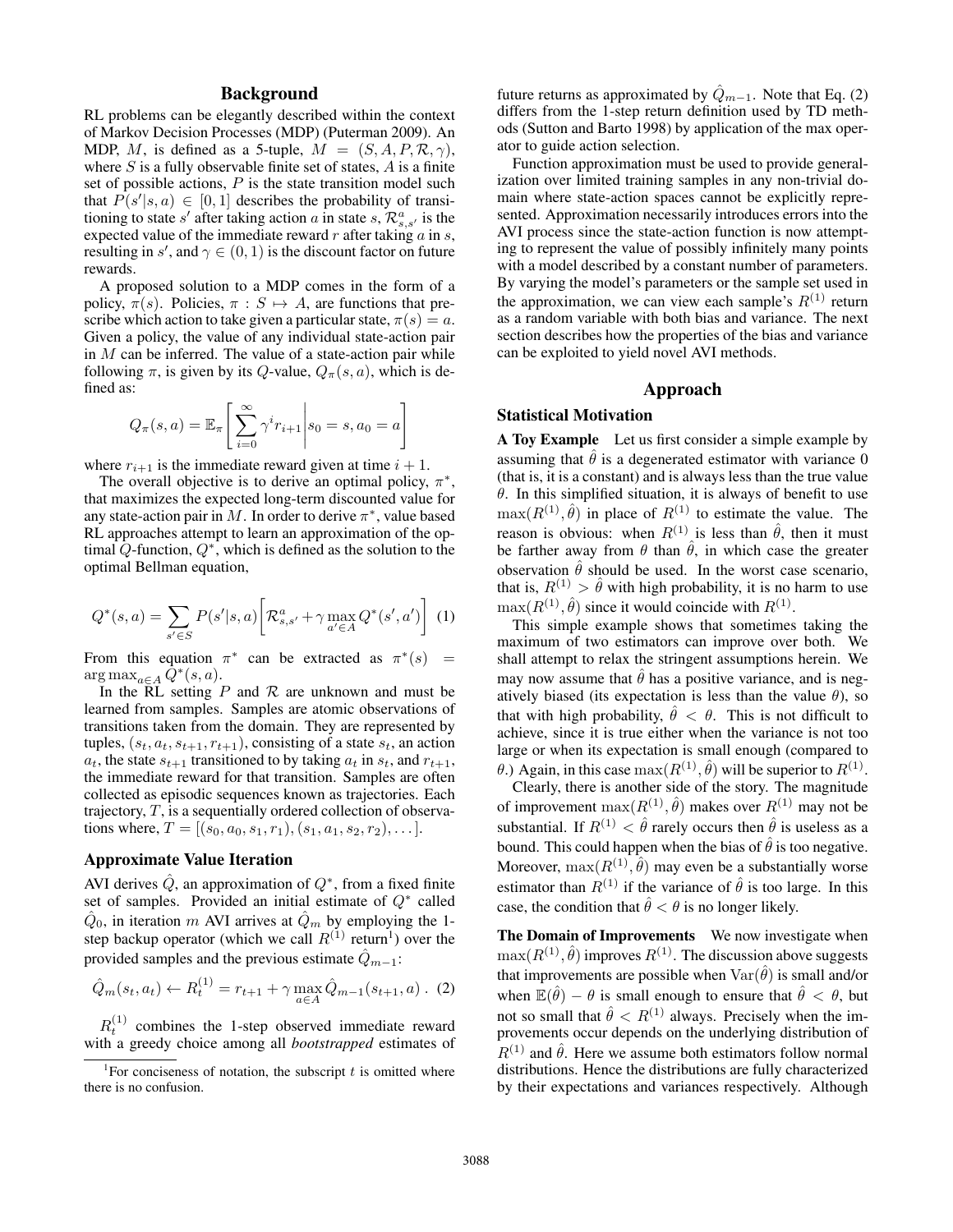in reality, the true estimators are only approximately normal at best, the analysis conducted here is sufficient to convey the main message.

To show a concrete example, we assume that bias( $R^{(1)}$ ) =  $\mathbb{E}(R^{(1)}) - \theta = 0$  and  $\text{Var}(R^{(1)}) = 1$ . The bias for  $\hat{\theta}$  and the standard deviation of  $\hat{\theta}$  are chosen from the range  $[-1.5, 1] \times (0, 2]$ . For each pair of the bias and std, we estimate the mean squared error of the estimators  $R^{(1)}$  and  $\max(R^{(1)}, \hat{\theta})$  by Monte Carlo integration. We want to identify the set of bias( $\hat{\theta}$ ) and std( $\hat{\theta}$ ), where  $\max(R^{(1)}, \hat{\theta})$  improves  $R^{(1)}$ . In Figure 1, the red solid curve is the boundary where the two estimators are equally good. The domain to the southwest of the red curve is precisely the domain of improvement.



Figure 1: Contour plot showing the improvement of  $max(R^{(1)}, \hat{\theta})$  over  $R^{(1)}$ . Red curves: boundaries between improvement and no improvement for cases of bias( $R^{(1)}$ ) = 0 (solid), 0.5 (dashed), and -0.5 (dotted).

Also shown in the figure are contours of the log ratio of MSE,  $\log(MSE(R^{(1)})/MSE(\max(R^{(1)}, \hat{\theta})))$ . The greater this measure is, the more improvement  $\max(R^{(1)}, \hat{\theta})$ has. Clearly, the greatest improvement occurs at the unrealistic case where  $\hat{\theta}$  is unbiased and has variance 0. Overall, a combination of small bias and small variance guarantees an improvement. More precisely, when the bias of  $\hat{\theta}$  is negative, the variance of  $\hat{\theta}$  can be greater than that of  $R^{(1)}$  $(= 1$  in this case) for the maximum to provide an improvement. The more negative the bias is, the greater variance is allowed. When the bias is overly negative or the variance is too large, then the improvement becomes negligible. On the other hand, even if the bias of  $\hat{\theta}$  is positive, there is still a chance for the maximum to be a better estimator. However, this comes with a more stringent assumption that the variance of  $\hat{\theta}$  must be much smaller.

We also show the boundaries under the cases where  $R^{(1)}$ is biased. The dashed curve and the dotted curve correspond to bias 0.5 and −0.5 respectively. Compared to the solid curve, we have the impression that it is more likely for a

maximum estimator such as  $max(R^{(1)}, \hat{\theta})$  to improve  $R^{(1)}$ , when  $R^{(1)}$  is itself negatively biased; and vice versa. This is consistent with the motivation that we want to bound the estimator from below so that it does not negatively deviate from the parameter (recall the simple toy example.) However, there is a potential risk of the bounding estimator  $\hat{\theta}$ falls into the domain of loss (i.e., the northeast of the red curve). Such risk increases as bias( $R^{(1)}$ ) becomes more positive. Fortunately,  $|\text{bias}(R^{(1)})|$  is generally under control in the AVI context. Ideally one would choose a model that fits well and thus does not have much bias without overfitting.

We are now at a position to identify some characteristics about  $\hat{\theta}$  that make  $\max(R^{(1)}, \hat{\theta})$  better than  $R^{(1)}$  and hence make the bounding strategy work.

- 1. As a bottom line, the expectation of  $\hat{\theta}$  needs to be smaller than a positive value  $\tau$  that satisfies  $MSE(\max(R^{(1)}, \tau)) = MSE(R^{(1)})$ , or equivalently,  $\tau^2 \Phi(\tau) + \int_{\tau}^{\infty} t^2 \phi(t) dt = 1$  in the current example, where  $\Phi(t)$  and  $\phi(t)$  are the distribution function and density function of standard normal distribution (direct calculation leads to  $\tau \approx 0.8399$ ).
- 2. The variance of  $\hat{\theta}$  is small in general, but can be greater than that of  $R^{(1)}$  when the expectation of  $\hat{\theta}$  is less than  $\theta$ . The first criterion makes sure that taking the maximum (bounding from below) is meaningful. Otherwise an alternative strategy, namely bounding from above, is needed. The second criterion prevents  $\hat{\theta}$  from ruining the mean square error of  $max(R^{(1)}, \hat{\theta})$  through large variance.

Moreover, we have a third criterion to make sure that the improvement, when it exists, is substantial:  $\hat{\theta}$  is not overly negatively biased. This allows a fair chance for  $R^{(1)} < \hat{\theta}$ .

It is worth noting that for off-policy  $n$ -step returns in AVI context, the expectation generally decreases as  $n$  increases. Hence,  $bias(R^{(n)})$  <  $bias(R^{(n-1)})$  <  $\cdots$  <  $bias(R^{(1)})$  (see detailed discussions on the next subsection). This means if one was to use an *n*-step return, or a weighted average of many  $n$ -step returns, as the bounding estimator, it is more likely to fall into the improvement domain, because the smaller bias( $\hat{\theta}$ ) is, the greater variance is allowed, as can be seen in the figure. This motivates our bounding method in the following subsection.

### Complex Returns as Bounds

Before we delve into our proposed choice of the bounding estimator, let us consider the n-step returns in the AVI context and discuss their variance and bias properties. Just as the 1-step return  $R_t^{(1)}$  (See Eq. (2)) can be used as an estimator for  $Q^*(s_t, a_t)$  in value iteration, we can define the n-step returns as follow:

$$
R_t^{(n)} = \sum_{i=1}^{n-1} \gamma^{i-1} r_{t+i} + \gamma^n \max_{a \in A} \hat{Q}_{m-1}(s_{t+n}, a) \tag{3}
$$

All of the *n*-step returns are approximations of  $Q^*(s_t, a_t)$ . Again, the greedy choice by the max operation makes Equation (3) different from the classic  $n$ -step return definition used in the TD family of algorithms.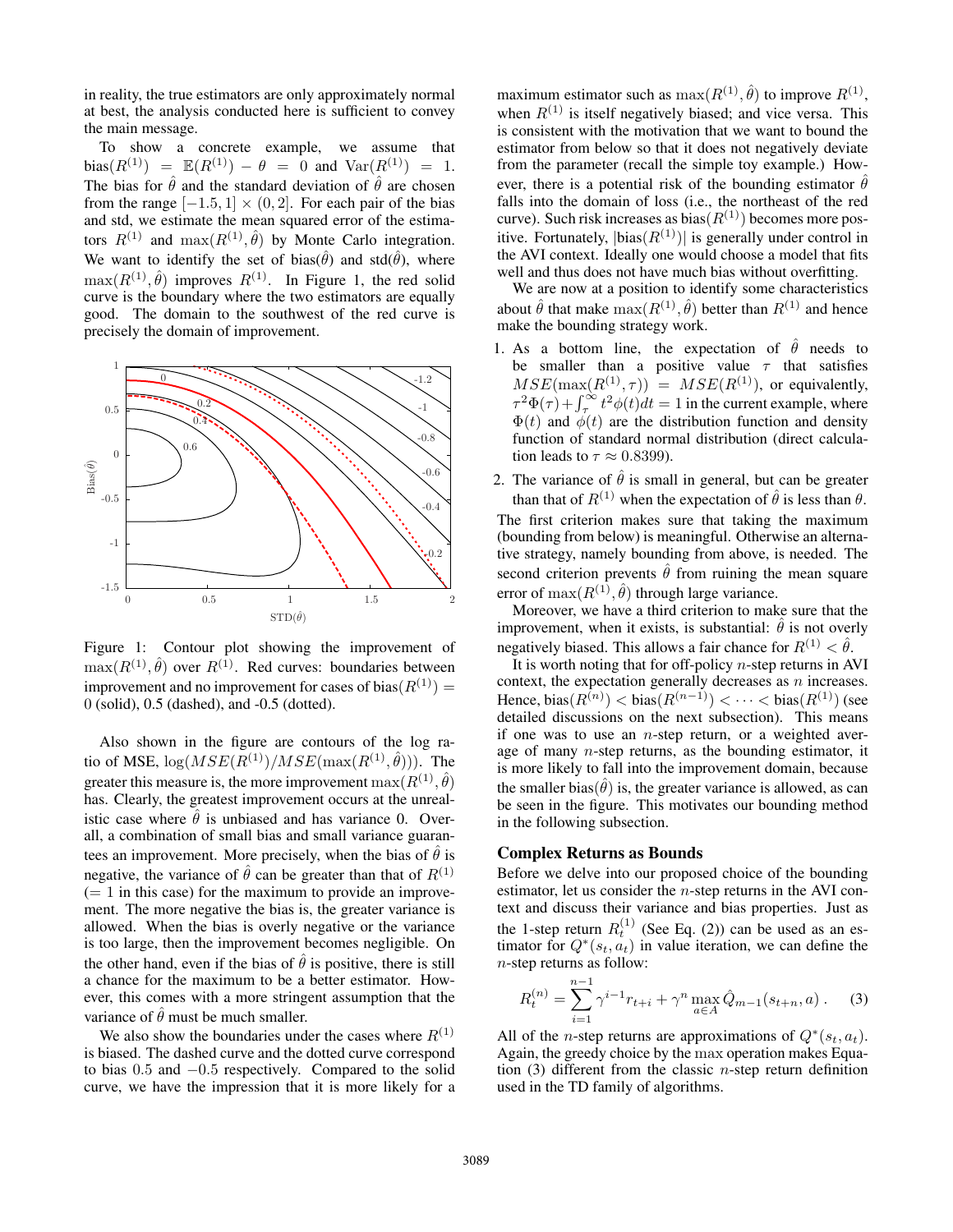A salient feature of the *n*-step returns is that their variances increase with  $n$  due to the stochastic nature of the MDP. The function approximation variance, which can be a substantial component of the overall variance, is often considered to be roughly the same across different samples. The bias of n-step returns is a more complex issue. Among various types of biases (e.g., off-policy bias, function approximation bias, sampling bias, etc.), the behavior of the offpolicy bias is unique. When the target policy is an optimal policy, like in the AVI context, the off-policy bias introduced by a sub-optimal trajectory is strictly negative, and its magnitude increases as more sub-optimal actions are followed down the trajectory. The same observation can be made when treating any state in a trajectory as the starting point for the rest of the trajectory. In contrast, other types of biases, if they exist, can be positive or negative, and often share roughly the same magnitude across different samples. Therefore, when combining the effects of various biases, the expectation of  $n$ -step returns generally decreases as  $n$  increases, as mentioned at the end of the previous subsection.

Given the above analysis, any of the  $n$ -step estimators can potentially fall into the domain of improvement. However, it is difficult to determine whether Conditions 1 and 2 identified earlier are met for each of the individual  $n$ -step estimators and which one is the best. Therefore, a logical choice is to consider a weighted average of a number of  $n$ -step returns, the so called *complex return*.

The TD( $\lambda$ ) (Sutton and Barto 1998) family of algorithms are the classic ways for deriving complex returns. The TD( $\lambda$ ) method yields the  $\lambda$ -return which is a weighted average of the n-step returns. Under certain assumptions, the  $\lambda$ -return can reduce the variance, enabling more accurate estimates of values in the on-policy settings. The general assumption behind existing complex return methods is that the variance of the  $n$ -step returns increases as  $n$  increases. Because of this assumption these methods always weight the nreturns with smaller  $n$  more heavily in calculating the composite return. Recently, a new approach called  $TD_{\gamma}$  was introduced (Konidaris, Niekum, and Thomas 2011). The authors revisited the assumptions on the variances made by  $TD(\lambda)$  methods and provided an alternative complex backup weighting based upon the discount factor  $\gamma$ :

$$
R_t^{TD_{\gamma}} = \sum_{n=1}^{|T|} \frac{\left(\sum_{i=1}^n \gamma^{2(i-1)}\right)^{-1}}{\sum_{m=1}^{|T|} \left(\sum_{i=1}^m \gamma^{2(i-1)}\right)^{-1}} R_t^{(n)}.
$$
 (4)

The authors reported favorable empirical performance of  $TD_{\gamma}$  when compared to  $TD(\lambda)$  on several RL benchmark domains in on-policy learning settings. Since the  $TD_{\gamma}$  return includes all  $n$ -step returns, its expected value is very likely to be negative given the previous analysis, making it a suitable choice as the bounding estimator.

However, the bias in the  $TD_{\gamma}$  return becomes more negative as n increases. Too much bias will make the improvement negligible. The remedy is to only consider enough of the returns in order to achieve reduced variance and negative bias, but not too small of a bias.  $TD_{\gamma}$  can accomplish this by limiting the length of the trajectory it considers through

a tuning parameter as was shown in (Konidaris, Niekum, and Thomas 2011). Our focus in this paper is to introduce the novel bounding method and demonstrate its effectiveness based on an existing formula of complex returns. How to design an optimal weighting scheme is an interesting research direction.

## Bounded Fitted Q-Iteration

In the preceding section we described how a complex return can effectively be utilized as a lower bound for the  $R^{(1)}$  estimator. We now propose a new algorithm called Bounded Fitted Q-Iteration (BFQI) that makes use of this approach in an AVI framework to provide improved value estimates. The details for BFQI are provided by Algorithm 1. We leave exact selection of the bounding complex return as an open choice in this general algorithm framework. In this paper we consider the  $TD_{\gamma}$  return.

| Algorithm 1 BFQI $(\mathcal{T}, \gamma, M, R^B)$                               |
|--------------------------------------------------------------------------------|
| <b>Input:</b> $\mathcal{T}$ : set of trajectories, $\gamma$ : discount factor, |
| M: number of iterations, $R^B$ : Bounding Return                               |
| 1: $\hat{Q}_0 \leftarrow 0$                                                    |
| 2: for $m = 1$ to M do                                                         |
| Let X and Y be empty sets.<br>3:                                               |
| for $k = 1$ to $ \mathcal{T} $ do<br>4:                                        |
| <b>for all</b> $(s_t, a_t, s_{t+1}, r_{t+1}) \in T_k$ <b>do</b><br>5:          |
| $X \leftarrow Appendix(X, (s_t, a_t))$<br>6:                                   |
| $Y \leftarrow Appendix(R_t^{(1)}, R_t^B))$<br>7:                               |
| end for<br>8:                                                                  |
| end for<br>9:                                                                  |
| $Q_m \leftarrow Regression(X, Y)$<br>10:                                       |
| $11:$ end for                                                                  |
| 12: <b>Return</b> $Q_M$                                                        |

BFQI is similar to the popular FQI algorithm (Ernst et al. 2005) except it uses our bounded return method in updating the sample value estimates (line 7) as opposed to just using  $R_t^{(1)}$ . Like FQI, BFQI is off-policy and sample efficient. Additionally, given an efficient implementation it has the same computational complexity as the FQI algorithm. Just as in (Wright et al. 2013), the samples in the provided trajectories can be processed in reverse order. This allows return calculations for samples later in a trajectory to be reused by samples earlier in the trajectory.

#### Alternative Methods

Trajectory Fitted Q-Iteration (TFQI) (Wright et al. 2013) is a recently introduced AVI based algorithm that also makes use of the n-step returns. Instead of using a complex return, TFQI uses the n-step return that has the highest observed value as the sample Q-value estimate.

$$
R^{Max} = \max(R^{(1)}, R^{(2)}, \dots, R^{(|T|)})
$$
 (5)

Although there was no explicit mentioning of the bounding idea, it essentially uses the  $R^{Max}$  return as the bound for the  $R^{(1)}$  return. The authors of this method reported significantly improved performance compared to that of FQI on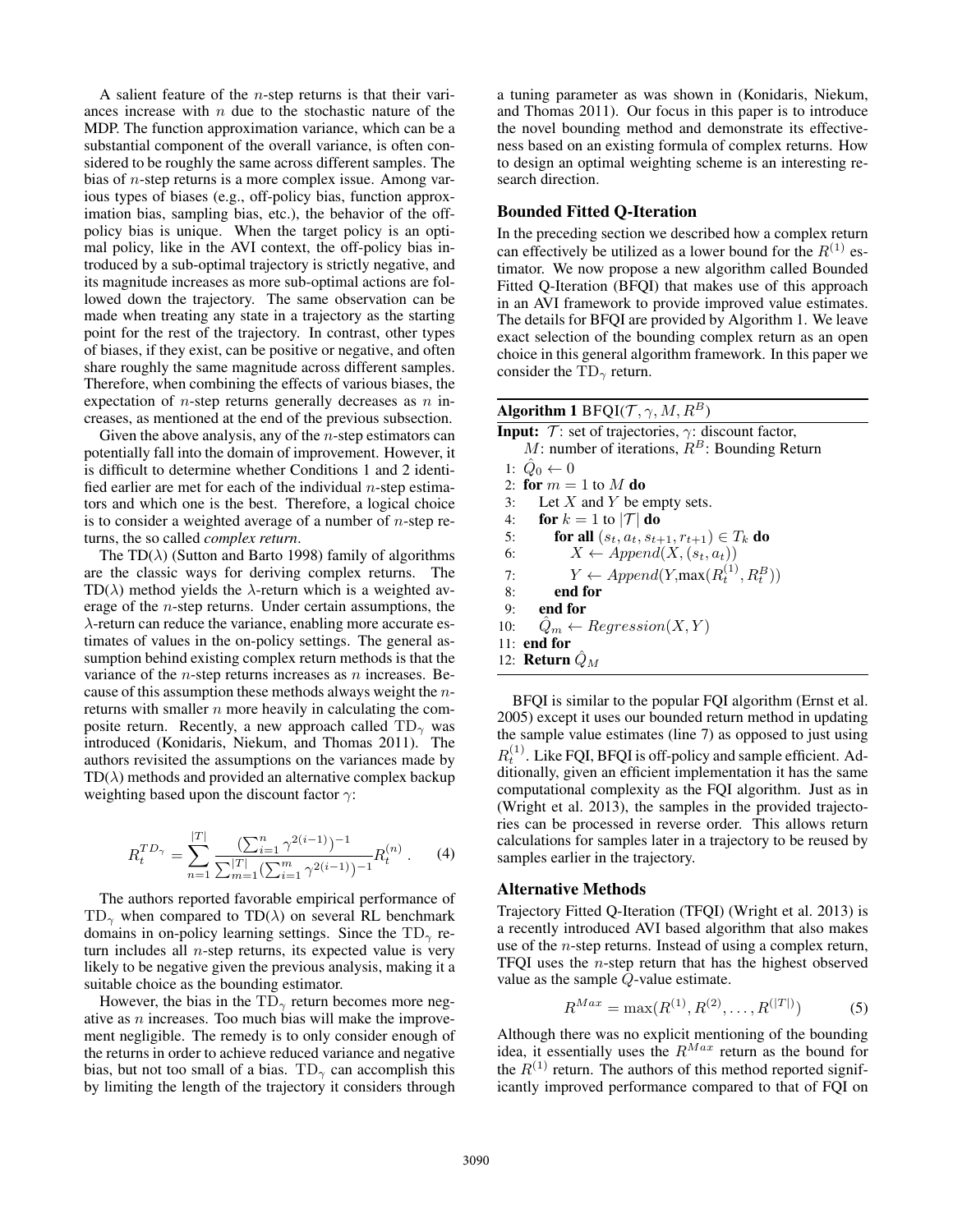two RL benchmark problems. Despite the good reported results, our analysis in the previous subsections suggests that if any of the  $R^{(n)}$  returns exhibits positive bias and/or high variance, the  $R^{Max}$  return will be easily overestimating the sample labels. Besides the difference in the proposed methods, the TFQI work did not provide any statistical explanation of why and when the  $R^{Max}$  return succeeds or fails, and the experimental evaluation was conducted solely in deterministic environments.

### Experimental Results

We provide an empirical comparison of our bounding method using the TD<sub>γ</sub> return as a bound,  $R^{B_{\gamma}}$  (as used in BFQI), with the standard  $R^{(1)}$  method (as used in FQI), and the newer  $R^{Max}$  method (as used in TFQI). All methods are embedded within the same FQI framework and tested with the same initial assignment  $\hat{Q}_0$  (note: varying the values of  $\hat{Q}_0$  does not change the behaviors of these methods).

In all our experiments we use linear regression models with Fourier Basis functions (Konidaris, Osentoski, and Thomas 2011) trained using ridge regression. We examined a comprehensive set of parameters varying the complexity of the model, regularization, number of iterations, and trajectory counts. The results we report are representative of the general trends we observed.

### Value Function Approximation Accuracy

Our first set of experiments evaluates the accuracy of each method in deriving  $Q^*$ . We use a non-deterministic 51-state Markov chain similar to the one presented in (Lagoudakis and Parr 2003) as our testing environment. The goal in this domain is to traverse the chain, stating from some random state, to one of the terminal states in as few steps as possible. States 0, 25, and 50 are terminal. From any nonterminal state the agent can take an action to move to one of the two neighboring states with a cost of -1. We set the discount factor,  $\gamma$ , to 0.9 and there is a 20% probability that an action taken will result in no transition. The function approximation model uses a 10th order Fourier basis with no regularization in training the model.

In order to evaluate the methods under varying levels of off-policy bias we generated multiple repositories of 10,000 trajectories based on behavior policies that follow the optimal policy with probability 0.9 to 0.5 (equivalent to a random policy) at each step. Given a repository and a method, for each run, 100 trajectories are randomly selected from the repository to form a training set. The results are the average of 200 runs. We evaluate each method based on the average  $MSE$  of the  $Q$  functions after 50 iterations of learning.

For completeness, we also consider the LSTD-Q algorithm (Lagoudakis and Parr 2003) an alternative batch-mode algorithm. In our testing LSTD-Q performed nearly identically to  $R^{(1)}$ , so we do not include that result. This finding is expected given that both LSTD-Q and FQI use  $R^{(1)}$  and optimize the same objective function. We also tested using the full  $R^{\gamma}$  return, and found it performs poorly due to the off-policy bias, as expected. So, we exclude it from our re-

sult too. However, using the full  $R^{\gamma}$  return as a bound in our method performs very well as shown in Figure 2.

Figure 2 shows that our bounding method  $R^{B_{\gamma}}$  is able to learn  $Q^*$  as well as or more accurately than  $R^{(1)}$ . The gain is increasingly significant as the off-policy bias increases. This demonstrates our method providing an effective bound that reduces overall error across a large spectrum of trajectory quality. The  $R^{Max}$  method, in comparison, provides the greatest overall improvement over  $R^{(1)}$  when the off-policy bias is highest. However, it is unstable and performs significantly worse than our method and the baseline  $R^{(1)}$  method when there is less off-policy bias, demonstrating how this method is prone to overestimating.



Figure 2: Average  $MSE$  of the learned  $\hat{Q}$  functions. The behavior policy is varied from 90% to 50% of the optimal policy. Error bars show standard deviation.

While analyzing the results we performed further investigation in this domain, and observed that the distributions of the n-step returns, after convergence, closely resemble normal distributions and exhibit the general trend of increasingly negative bias we predicted. Due to space limitations, we omit graphs showing this trend.

#### Policy Performance

Here we compare methods based on policy performance using two additional RL benchmarks: the Acrobot (Acro) swing-up and the Cart Pole Balancing (CPB) (Sutton and Barto 1998). These two problems represent two different classes of domain: goal oriented and failure avoidance respectively. In the Acro domain the objective is to derive a policy that enables an under-actuated robot to swing-up in as few steps as possible, limited to 1,000. A cost of  $-1$  is given for every non-terminal transition. Whereas, in the CPB domain the goal is to avoid the failure conditions, for up to 10,000 steps, of dropping the pole or exceeding the bounds of the track. Here a positive reward of  $+1$  is given for every non-terminal transition. We set the discount factor for both domains  $\gamma = 0.9999$ . Like the Markov chain these domains were made non-deterministic by incorporating a 20% probability that an action results in no action taken. Fourier basis of orders 2, for Acro, and 3, for CPB, both trained with the same small regularization penalty, are used to represent  $Q$ .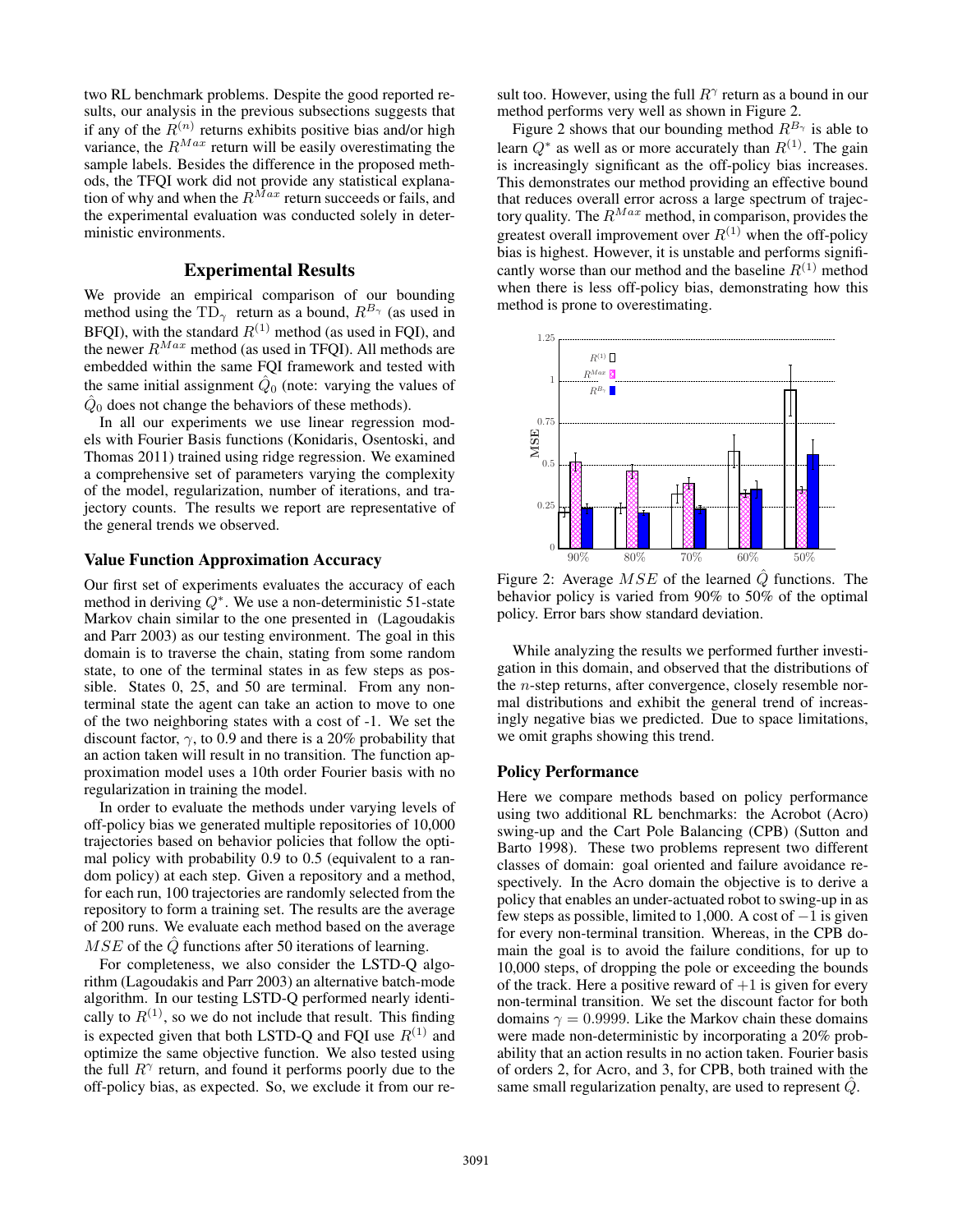Policy performance is measured by the mean aggregate reward obtained by running a given policy over 50 trials. We used NEAT (Stanley and Miikkulainen 2002) to generate diverse trajectory sets, comprised of over 5,000 trajectories, for both domains as was done in the TFQI work (Wright et al. 2013). This form of data violates LSTD-Q's assumptions on sampling distribution, so we do not include it in these experiments. The reported results are an average of 200 runs for each setting.



Figure 3: Mean policy performance at every 20 iterations (from 20-200) in the Acrobot domain using 100 trajectories.

As shown in Figure 3, in the Acro domain both  $R^{B_{\gamma}}$ and  $R^{Max}$  methods outperform  $R^{(1)}$  with  $R^{Max}$  performing the best. Error bars are not shown, but a paired t-test  $(p < 0.005)$  was performed on the results at the last iteration to confirm the differences are statistically significant. In this domain the function approximation model appears to be a significant source of negative bias. This factor combined with off-policy bias prevents  $R^{Max}$  from overestimating, resulting in a much improved policy.



Figure 4: Mean policy performance at every 20 iterations (from 20-200) in the Cart Pole Balancing domain using 100 trajectories.

In contrast the results from the CPB domain, Figure 4 tells a much different story. The  $R^{Max}$  method performs the worst of all methods, demonstrating how  $R^{Max}$  can be too aggressive and unstable.  $R^{B_{\gamma}}$ , however, provides an effective bound that significantly improves policy perfor-

mance over both competing methods. Together, these results clearly show how our bounding method can effectively and safely improve value estimation resulting in substantial policy performance gains.



Figure 5: Final policy performance in the Cart Pole Balancing domain using trajectory sets of increasing size.

In addition, we also consider the performance of our method when provided with fewer trajectories. Sample efficiency is of critical importance, and demonstrating an improvement under low sample counts is valuable. Figure 5 shows the policy performance of our bounding method compared with  $R^{(1)}$  in the CPB domain.  $R^{Max}$  is not included because it failed to demonstrate improved performance under any condition. The provided number of trajectories varied from 5 to 100. Across various trajectory set sizes we see very significant improvements in policy performance. Furthermore, with about 25 trajectories, our bounding method can achieve similar performance as the baseline method with 100 trajectories, which indicates superior sample efficiency of the bounding method.

### Conclusion and Future Work

We have introduced a novel bounding approach that opens the door to exploiting complex returns for improving AVI. Our statistical analysis explained why and how this bounding approach works. We provided a new algorithm, BFQI, and empirically demonstrated how our method significantly improves value estimation for AVI, leading to improved policy performance and sample efficiency.

In future work we plan to perform a more formal analysis of the bounding method to discover better means of producing the bounding estimator. Since FQI is known to converge under certain assumptions, we plan to examine the theoretical convergence properties of BFQI. It is also interesting to study how other AVI methods can benefit from the idea of using complex returns by bounding.

#### Acknowledgements

This work is supported in part by grants from NSF (# 0855204) and the AFRL Information Directorate's Visiting Faculty Research Program. Qiao's contribution was partially supported by a Collaboration Grant from the Simons Foundation (# 246649).